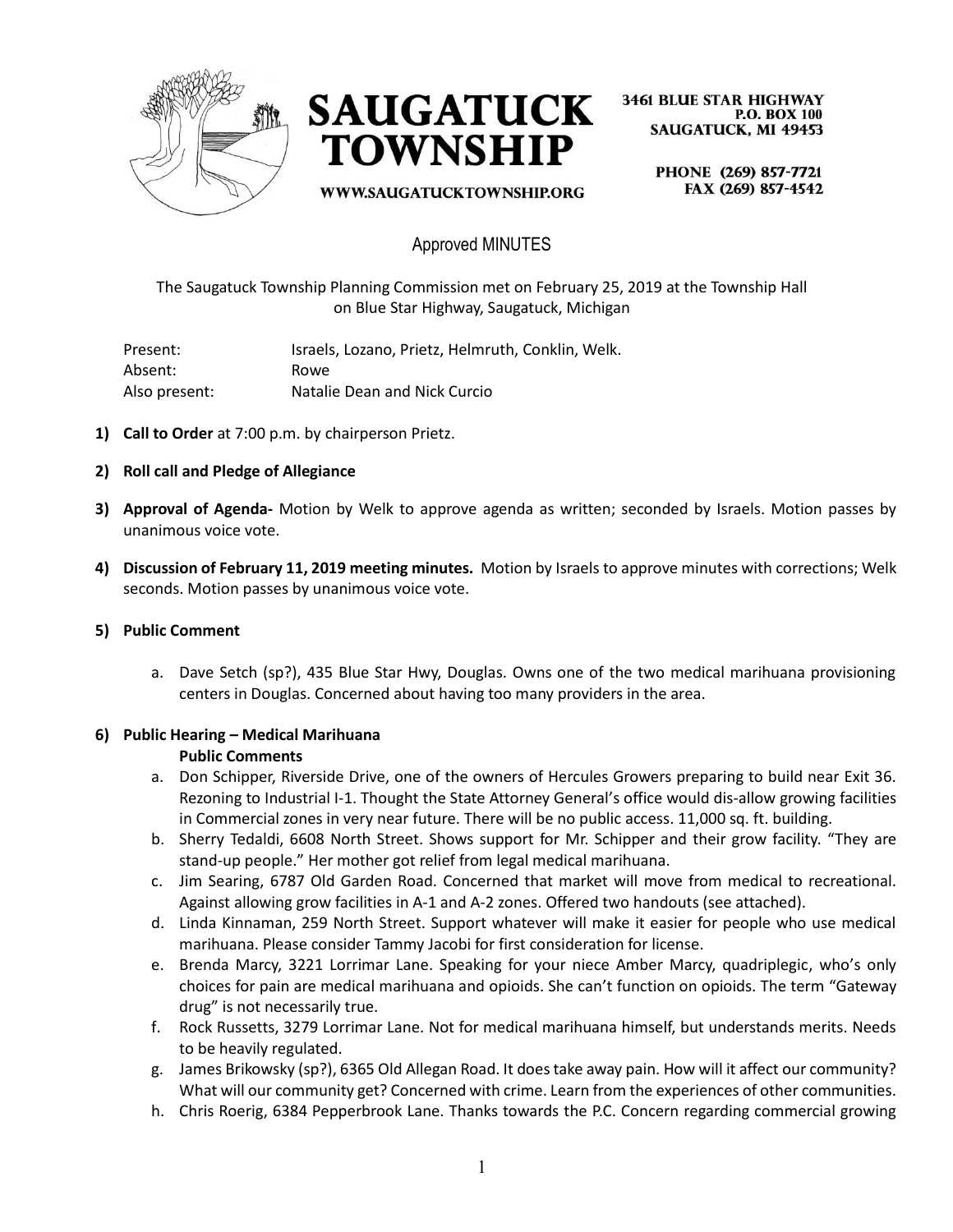# DRAFT MINUTES

facilities with regards to water, sewer, power, utilities. Restrictions near residential buildings. Police and fire department resources. Site approval process. The new Laketown commercial development will use water and sewer in north part of Township. These commercial facilities can fund water and sewer growth without placing the monetary burden on residential customers. Please focus on Industrial zone for growers, using an S.A.U.

- i. Anthony Rigona (sp?), 6437 134<sup>th</sup> Ave. Concerned that medical will turn into recreational. Quality of medical marihuana shops are so much better than "Pot shop" which have very low quality and little or no testing.
- j. Russ Wilkinson, 310 N. Maple. 40 years as a pharmacist and uses medical marihuana for pain because it is so much safer than any pharmaceuticals. LD50 is ~4500 lbs. Availability and quality is important.
- k. Erica Baarman, 6414 127<sup>th</sup> Ave. Concerned about huge facilities and their effect on local environment, water, and waste water.
- **7) Correspondence** Multiple correspondences, see attached.

## **8) Unfinished Business – Proposed RV Park**

- a. Kurt Van Gelder, 4826 Ottagan Street, Holland. Co-owner of Sparefoot LLC with Tim Lubbers, owners of the property in question.
- b. Just over 50 acres zoned A-2 and I-1. Looking at two options, an RV park or an industrial building park.
- c. James Brikowsky, 6240 Main St. Cass City, MI. Prime consulting and architect, prospective buyer of the property.
- d. Will include motor coaches and pull-behind. Some sites owned with a land condominium, some sites might be owned by the association and rented out.
- e. Current rendition of site includes 220 spaces with 2 ponds and some green area, tennis courts, a front gate with temporary guest parking area, and recreation building.
- f. Conklin asked if it was possible to move the main entrance from Old Allegan Road to the much more accommodating 63rd Street.
- g. Prietz asked about septic and drain field approval at Allegan County. Tim Lubbers is owner of Buskers Septic and is versed in that area. They expect to use city water and on-site septic.
- h. Brikowsky might sell in the future, but not the current plan. He has another similar site in Cheshire Township that is 60% complete.
- i. Israels asked how long ago Van Gelder and Lubbers purchased the property. About 2 years ago, in two separate purchases.
- j. Buskers wants to save as many large trees as possible to keep the naturalness. Suggested looking at Sunnybrook RV park in South Haven.
- k. Minimum weekly or monthly rental spaces.
- l. Van Gelder DEQ has done about 12 test wells on the property in ~1980. Worked with Lakeshore Environmental when purchased a couple of years ago.
- m. Helmrich asked if it would be seasonal or year-round. "Probably seasonal".
- n. Israels asked how it might impact other surrounding real estate values.
- o. Prietz asked if they would allow park models. "Yes". Concern that with permanent park models it would be more like a trailer park than an RV park. Prietz suggested that if it were to go forward he would seek a land condo with S.A.U.
- p. Conklin asked how they could prevent it from turning into a trailer park. "Make it seasonal, closed in winter.
- q. Discussion about putting together a neighborhood focus group, inviting surrounding residents who could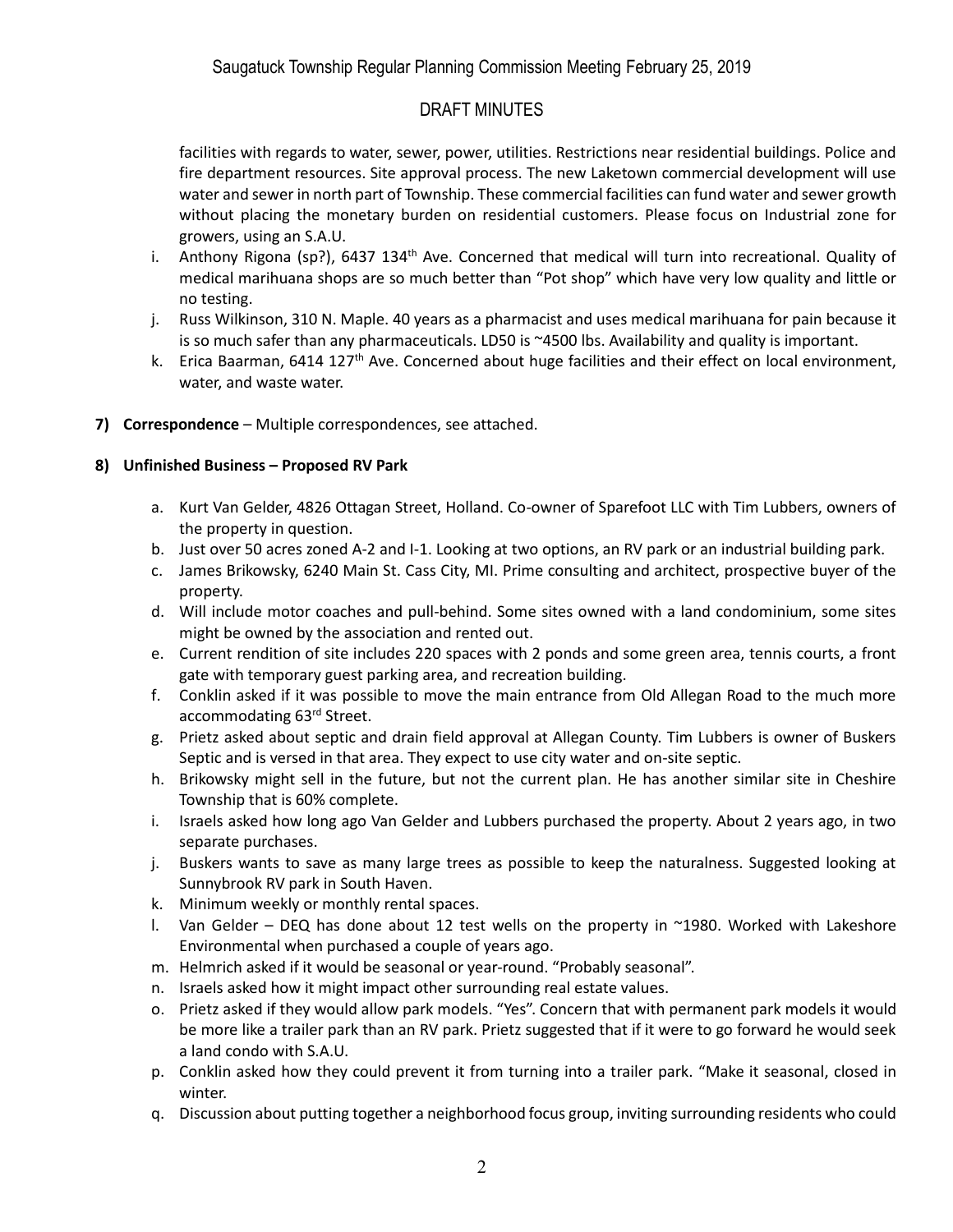## DRAFT MINUTES

have a facilitated meeting with the three interested men. This idea was found favorable by all.

### **9) New Business** -

- a. Medical Marihuana
	- i. See attached correspondence.
	- ii. Nick Curcio and Ron Bultje had memos of suggestions and observations.
	- iii. Prietz brought up grow facilities in the A-1 and A-2 zones. He thought they should be hooked up to city water and sewer.
	- iv. Welk thought it too restrictive. Could we offer only to local residents? Nick thought that would be difficult legally.
	- v. Helmrich suggested a buffer zone away from current residential buildings. 500 ft. buffers were agreeable.
	- vi. Discussion towards having growers only in the I-1 Industrial zone as S.A.U.
	- vii. Discussion towards having provisioning centers only in C-3 zone as S.A.U.
	- viii. Discussion towards having safety compliance facilities in C-1, C-2, C-3, and I-1 zones by right.
	- ix. **Conklin motioned** to approve the above medical marihuana growing facilities in the I-a zone with an S.A.U., medical marihuana provisioning centers in the C-3 zone as an S.A.U, and medical marihuana safety compliance facilities in the C-1, C-2, C-3, and I-1 zones by right, **Seconded by Helmrich**. **Approved by roll call vote: Helmrich, yes. Lozano, yes. Conklin, yes. Prietz, no. Israels, yes. Welk, yes.**
	- x. **Chapter 5.** Prietz reminded that the P.C. can't act on it, but the can make a recommendation to the Board. **Conklin motioned** to make this recommendation, **Welk 2nd .** Roll call vote: Helmrich, yes. Lozano, yes. Conklin, yes. Prietz, yes. Israels, yes. Welk, yes.
- b. **P.C. Meeting Dates and Submission Deadlines –** move December meeting and deadline up one week.

### **10) Public Comments**

- **a.** Don Schipper, Riverside Drive. Answered some of the concerns brought up in previous public comments.
	- **i.** Q: "How much revenue to the Township?" A: We plan on being the biggest taxpayer in the Township.
	- **ii.** Q: Toxic CO2? A: They spent time with Fire Chief Janik and Chris Mantels regarding CO2 and "were schooled". Also, Saugatuck Brewing Company produces multiple times more CO2 than their grow facility ever would at 80ppm.
	- **iii.** Q: Water and sewer? A: Applying for well permit but not septic field. Septic not allowed for MM.
	- **iv.** Q: How much well water would they use? A: about 600 gallons per day. They will be recycling water and evaporating it to terpenes before disposal.
	- **v.** They might not need three-phase electric with new light systems.
- **b.** Jim Hanson, 2907 63<sup>rd</sup> Street. "Thank you". Please look at the 500 foot buffer zone requirements as it may be too much to make allowable property in the Industrial zone. Perhaps do a study. Also, Chapter 5 S.A.U. approval data. Also, Chris Roerig's comments were enlightening.
- **c.** Scott H., 8 Wall Street, Douglas. Thank you for wanting high quality MM facilities.
- **d.** Jim Searing 6787 Old Garden Road. Asked for clarification whether grow facilities were allowed in Ag zone? No. And was the 500' set back to the next building or the property line? Property line.
- **e.** Rock Russetts, 3279 Lorrimar Lane. Re. RV park, thank you for asking great questions. No such thing as "Luxury RV park". He has so many more concerns that need to be addressed.
- **f.** Steve Marcy, 3221 Lorrimar Lane. Re. RV park, property values will go down. Not the right place for it.